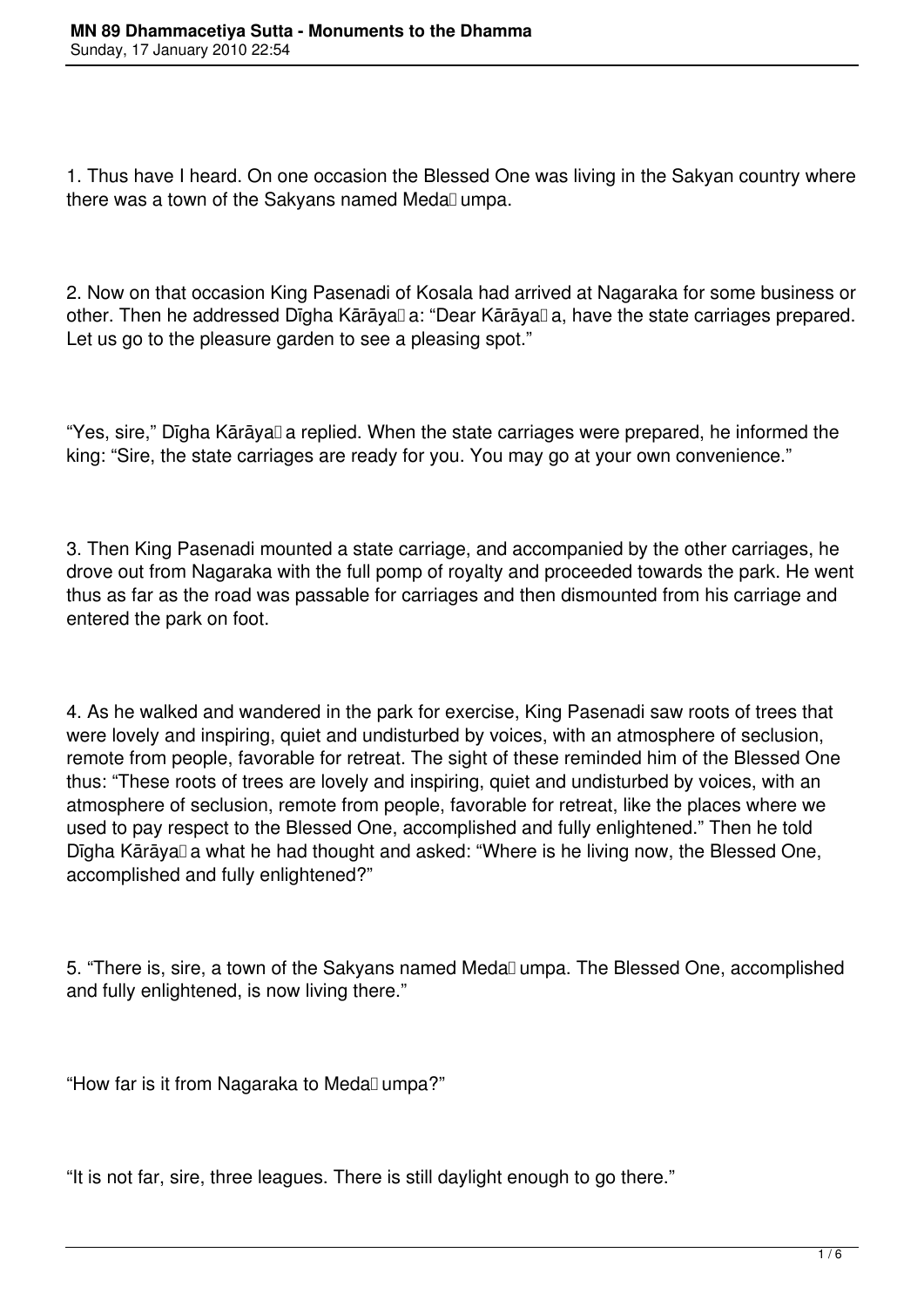"Then, dear Kārāyal a, have the state carriages prepared. Let us go and see the Blessed One, accomplished and fully enlightened."

"Yes, sire," he replied. When the state carriages were prepared, he informed the king: "Sire, the state carriages are ready for you. You may go at your own convenience."

6. Then King Pasenadi mounted a state carriage, and accompanied by the other carriages, set out from Nagaraka towards the Sakyan town of Medal umpa. He arrived there while it was still daylight and proceeded towards the park. He went thus as far as the road was passable for carriages and then dismounted from his carriage and entered the park on foot.

7. Now on that occasion a number of bhikkhus were walking up and down in the open. Then King Pasenadi went to them and asked: "Venerable sirs, where is he living now, the Blessed One, accomplished and fully enlightened? We want to see the Blessed One, accomplished and fully enlightened."

8. "That is his dwelling, great king, with the closed door. Go up to it quietly, without hurrying, enter the porch, clear your throat, and tap on the panel. The Blessed One will open the door for you." King Pasenadi handed over his sword and turban to Digha Kārāyal a then and there. Then Dīgha Kārāya**la thought: "So the king is going into secret** session now! And I have to wait here alone now!" Without hurrying, King Pasenadi went quietly up to the dwelling with the closed door, entered the porch, cleared his throat, and tapped on the panel. The Blessed One opened the door.

9. Then King Pasenadi entered the dwelling. Prostrating himself with his head at the Blessed One's feet, he covered the Blessed One's feet with kisses and caressed them with his hands, pronouncing his name: "I am King Pasenadi of Kosala, venerable sir; I am King Pasenadi of Kosala, venerable sir."

"But, great king, what reason do you see for doing such supreme honor to this body and for showing such friendship?"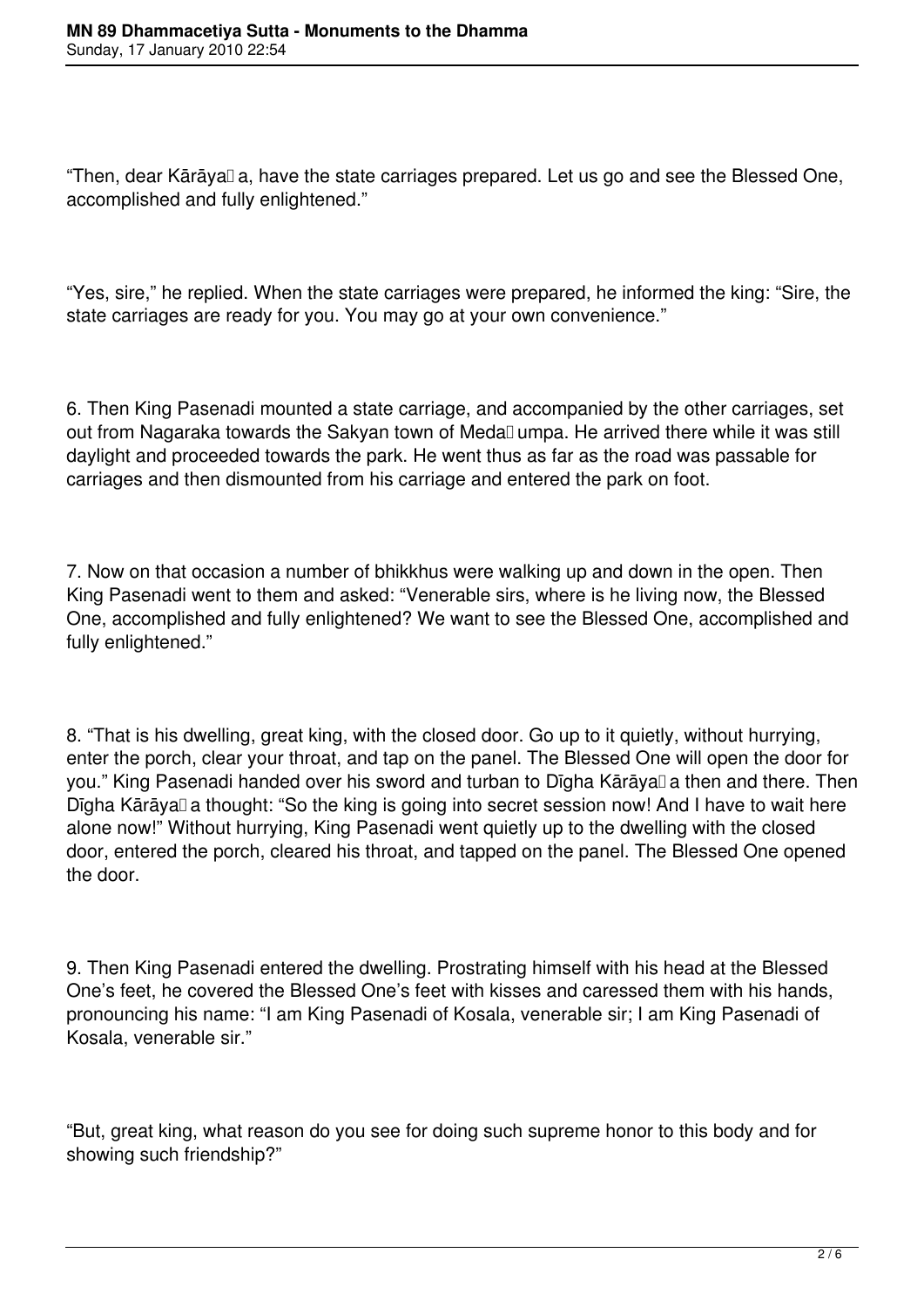10. "Venerable sir, I infer according to Dhamma about the Blessed One: 'The Blessed One is fully enlightened, the Dhamma is well proclaimed by the Blessed One, the Sangha of the Blessed One's disciples is practicing the good way.' Now, venerable sir, I see some recluses and brahmins leading a limited holy life for ten years, twenty years, thirty years, or forty years, and then on a later occasion I see them well groomed and well anointed, with trimmed hair and beards, enjoying themselves provided and endowed with the five cords of sensual pleasure. But here I see bhikkhus leading the perfect and pure holy life as long as life and breath last. Indeed, I do not see any other holy life elsewhere as perfect and pure as this. This is why, venerable sir, I infer according to Dhamma about the Blessed One: 'The Blessed One is fully enlightened, the Dhamma is well proclaimed by the Blessed One, the Sangha of the Blessed One's disciples is practicing the good way.'

11. "Again, venerable sir, kings quarrel with kings, nobles with nobles, brahmins with brahmins, householders with householders; mother quarrels with son, son with mother, father with son, son with father; brother quarrels with brother, brother with sister, sister with brother, friend with friend. But here I see bhikkhus living in concord, with mutual appreciation, without disputing, blending like milk and water, viewing each other with kindly eyes. I do not see any other assembly elsewhere with such concord. This too, venerable sir, is why I infer according to Dhamma about the Blessed One: 'The Blessed One is fully enlightened, the Dhamma is well proclaimed by the Blessed One, the Sangha of the Blessed One's disciples is practicing the good way.'

12. "Again, venerable sir, I have walked and wandered from park to park and from garden to garden. There I have seen some recluses and brahmins who are lean, wretched, unsightly, jaundiced, with veins standing out on their limbs, such that people would not want to look at them again. I have thought: 'Surely these venerable ones are leading the holy life in discontent, or they have done some evil deed and are concealing it, so lean and wretched are they...such that people would not want to look at them again.' I went up to them and asked: 'Why are you venerable ones so lean and wretched...such that people would not want to look at you again?' Their reply was: 'It is our family sickness, great king.' But here I see bhikkhus smiling and cheerful, sincerely joyful, plainly delighting, their faculties fresh, living at ease, unruffled, subsisting on what others give, abiding with mind [as aloof] as a wild deer's. I have thought: 'Surely these venerable ones perceive successive states of lofty distinction in the Blessed One's Dispensation, since they abide thus smiling and cheerful...with mind [as aloof] as a wild deer's.' This too, venerable sir, is why I infer according to Dhamma about the Blessed One: 'The Blessed One is fully enlightened, the Dhamma is well proclaimed by the Blessed One, the Sangha of the Blessed One's disciples is practicing the good way.'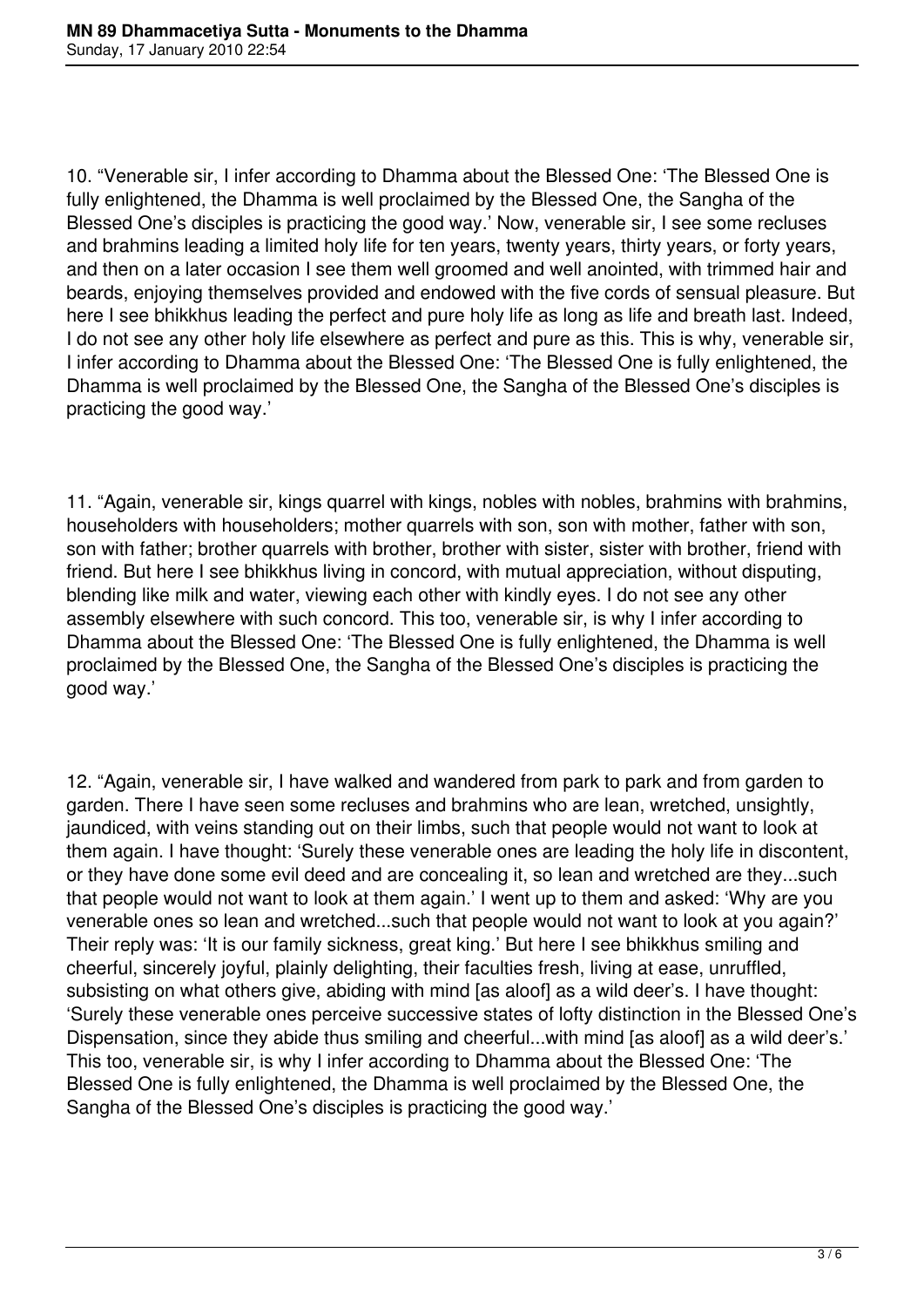13. "Again, venerable sir, being a head anointed noble king, I am able to have executed those who should be executed, to fine those who should be fined, to exile those who should be exiled. Yet when I am sitting in council, they break in and interrupt me. Though I say: 'Gentlemen, do not break in and interrupt me when I am sitting in council; wait till the end of my speech,' still they break in and interrupt me. But here I see bhikkhus while the Blessed One is teaching the Dhamma to an assembly of several hundred followers and then there is not even the sound of a disciple of the Blessed One coughing or clearing his throat. Once the Blessed One was teaching the Dhamma to an assembly of several hundred followers and there a disciple of his cleared his throat. Thereupon one of his companions in the holy life nudged him with his knee to indicate: 'Be quiet, venerable sir, make no noise; the Blessed One, the Teacher, is teaching us the Dhamma.' I thought: 'It is wonderful, it is marvellous how an assembly can be so well disciplined without force or weapon!' Indeed, I do not see any other assembly elsewhere so well disciplined. This too, venerable sir, is why I infer according to Dhamma about the Blessed One: 'The Blessed One is fully enlightened, the Dhamma is well proclaimed by the Blessed One, the Sangha of the Blessed One's disciples is practicing the good way.'

14. "Again, venerable sir, I have seen here certain learned nobles who were clever, knowledgeable about the doctrines of others, as sharp as hairsplitting marksmen; they wander about, as it were, demolishing the views of others with their sharp wits. When they hear: 'The recluse Gotama will visit such and such a village or town,' they formulate a question thus: 'We will go to the recluse Gotama and ask him this question. If he is asked like this, he will answer like this, and so we will refute his doctrine in this way; and if he is asked like that, he will answer like that, and so we will refute his doctrine in that way.' They hear: 'The recluse Gotama has come to visit such and such a village or town.' They go to the Blessed One, and the Blessed One instructs, urges, rouses, and gladdens them with a talk on the Dhamma. After they have been instructed, urged, roused, and gladdened by the Blessed One with a talk on the Dhamma, they do not so much as ask him the question, so how should they refute his doctrine? In actual fact, they become his disciples. This too, venerable sir, is why I infer according to Dhamma about the Blessed One: 'The Blessed One is fully enlightened, the Dhamma is well proclaimed by the Blessed One, the Sangha of the Blessed One's disciples is practicing the good way.'

15. "Again, venerable sir, I have seen here certain learned brahmins...

16. "Again, venerable sir, I have seen here certain learned householders...

17. "Again, venerable sir, I have seen here certain learned recluses...They do not so much as ask him the question, so how should they refute his doctrine? In actual fact, they ask the Blessed One to allow them to go forth from the home life into homelessness, and he gives them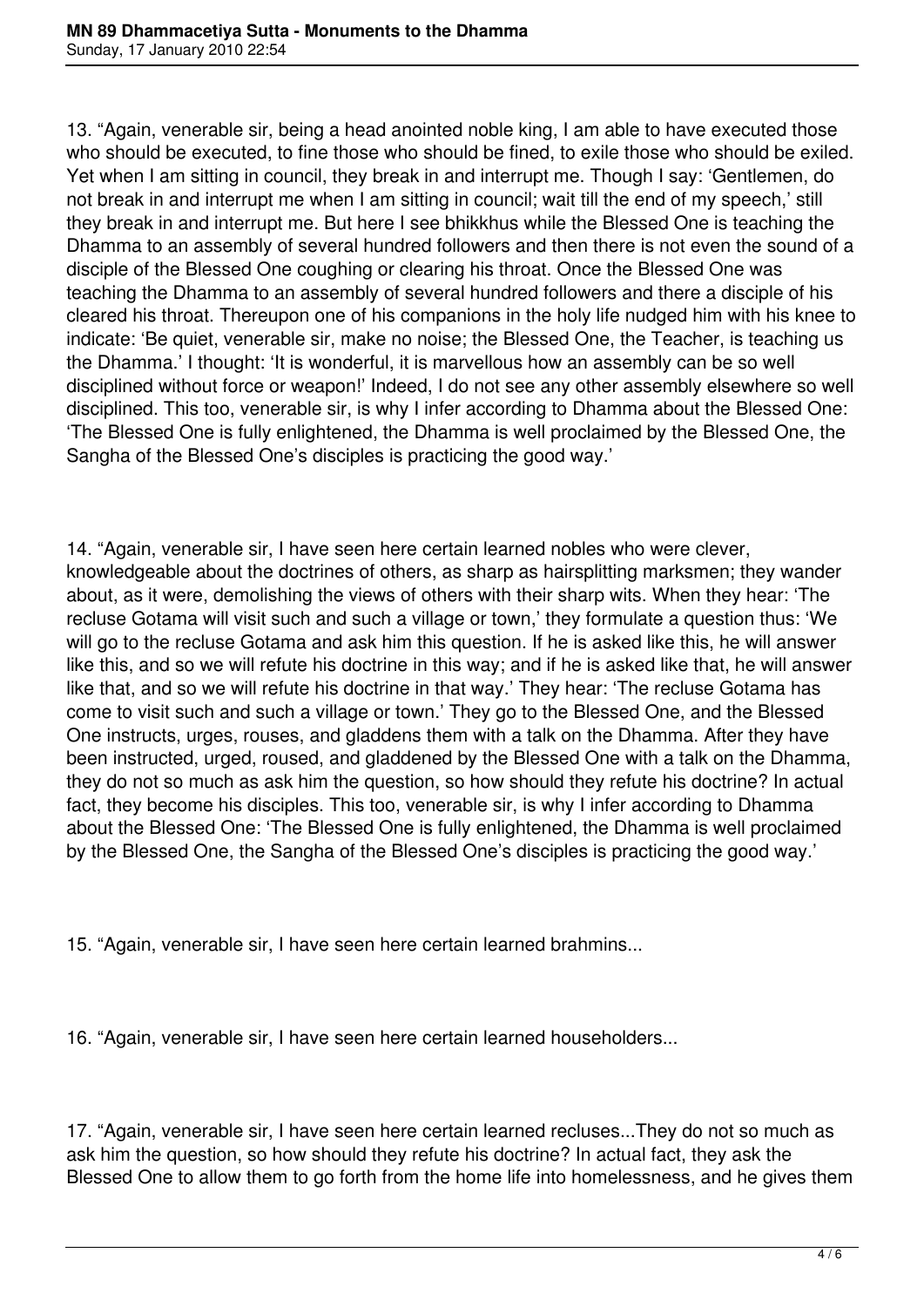the going forth. Not long after they have thus gone forth, dwelling alone, withdrawn, diligent, ardent, and resolute, by realizing for themselves with direct knowledge they here and now enter upon and abide in that supreme goal of the holy life for the sake of which clansmen rightly go forth from the home life into homelessness. They say thus: 'We were very nearly lost, we very nearly perished, for formerly we claimed that we were recluses though we were not really recluses; we claimed that we were brahmins though we were not really brahmins; we claimed that we were arahants though we were not really arahants. But now we are recluses, now we are brahmins, now we are arahants.' This too, venerable sir, is why I infer according to Dhamma about the Blessed One: 'The Blessed One is fully enlightened, the Dhamma is well proclaimed by the Blessed One, the Sangha of the Blessed One's disciples is practicing the good way.'

18. "Again, venerable sir, Isidatta and Purāl a, my two inspectors, eat my food and use my carriages; I provide them with a livelihood and bring them fame. Yet in spite of this, they are less respectful towards me than they are towards the Blessed One. Once when I had gone out leading an army and was testing these inspectors, Isidatta and Purāla, I happened to put up in very cramped quarters. Then these two inspectors, Isidatta and Purāl a, after spending much of the night in talk on the Dhamma, lay down with their heads in the direction where they had heard that the Blessed One was staying and with their feet towards me. I thought: 'It is wonderful, it is marvellous! These two inspectors, Isidatta and Pural a, eat my food and use my carriages; I provide them with a livelihood and bring them fame. Yet in spite of this, they are less respectful towards me than they are towards the Blessed One. Surely these good people perceive successive states of lofty distinction in the Blessed One's Dispensation.' This too, venerable sir, is why I infer according to Dhamma about the Blessed One: 'The Blessed One is fully enlightened, the Dhamma is well proclaimed by the Blessed One, the Sangha of the Blessed One's disciples is practicing the good way.'

19. "Again, venerable sir, the Blessed One is a noble and I am a noble; the Blessed One is a Kosalan and I am a Kosalan; the Blessed One is eighty years old and I am eighty years old. Since that is so, I think it proper to do such supreme honor to the Blessed One and to show such friendship.

20. "And now, venerable sir, we depart. We are busy and have much to do."

"You may go, great king, at your convenience."

Then King Pasenadi of Kosala rose from his seat, and after paying homage to the Blessed One,